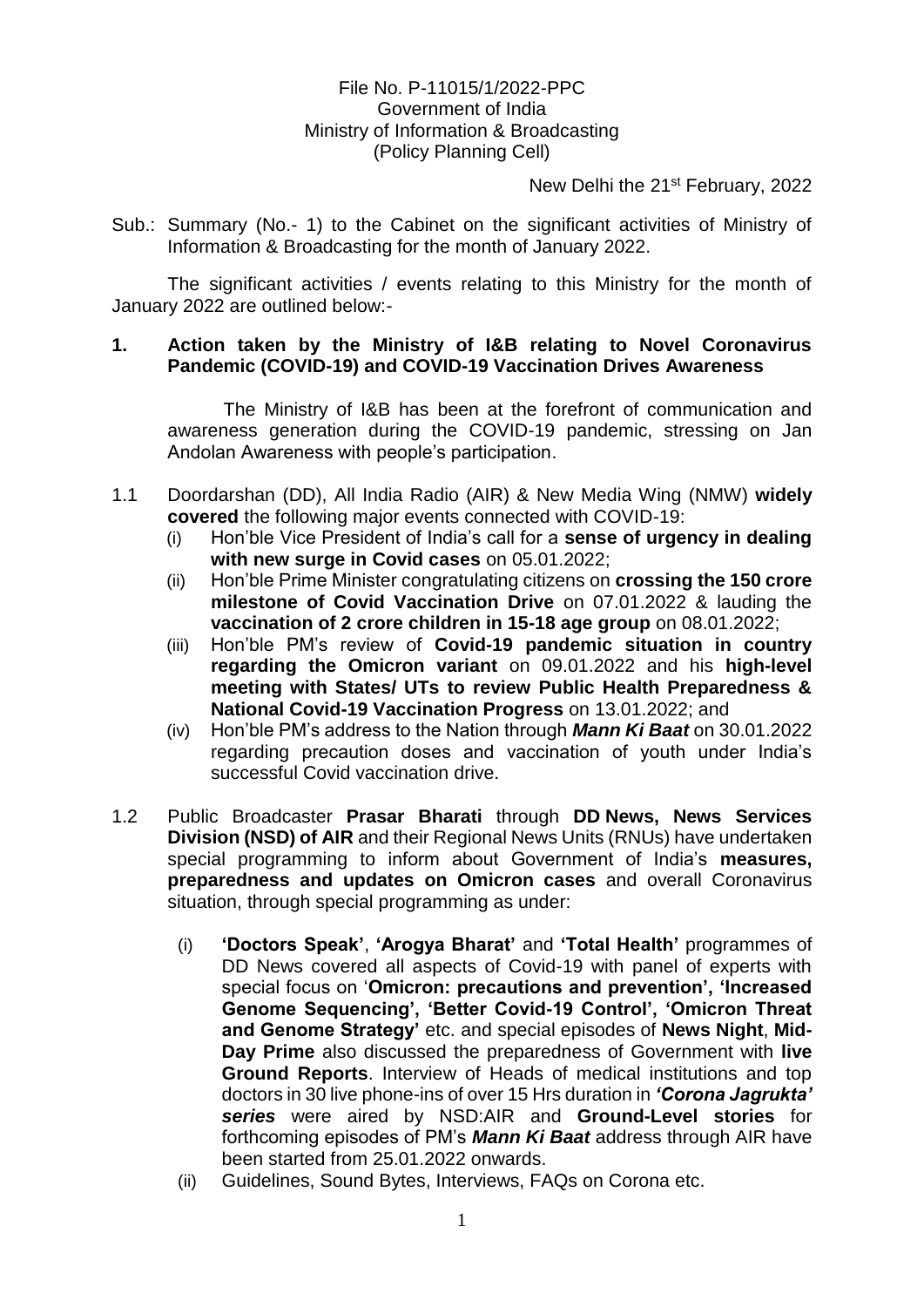- 1.3 Press Information Bureau (PIB) issued **Daily Covid-19 Bulletins,** conducted **Press Briefings,** published **infographics/ video bytes** and its **Covid-19 Fact Check Units** have kept a check on misinformation. PIB and its Regional offices have issued **6947 Press Releases** in English, Hindi and other regional languages, organized **10 Press Conferences, 1 Vartalaap** and **33 webinars** on Covid, Azadi Ka Amrit Mahotsav, Ujjwala, Saksham Yuva Sashakt Yuva etc.
- 1.4 The Regional/Field Outreach Bureaus (ROB/FOB) of Bureau of Outreach and Communication (BOC) organized **10 Integrated Communication & Outreach Programmes (ICOPs), 01 Webinar** & **01 Radio Talk** and conducted **awareness campaign** on the themes Covid-19 and Covid Vaccination through **Social Media platforms,** as under:

| Total No. of Tweets                  | Total No. of I    | Total No. of       | Total No. of Posters/                     |
|--------------------------------------|-------------------|--------------------|-------------------------------------------|
| and Retweets (with<br>'Impressions') | Facebook<br>Posts | Instagram<br>Posts | Message /Videos<br>circulated on WhatsApp |
| 62868 (687243)                       | 17648             | 6709               | 128211                                    |

ROB Bengaluru, Bhubaneswar, Chennai, Jammu and Raipur of BOC also organized **outreach campaign through mobile vans/ E-Rickshaw** on Covid-19 Vaccination during the month.

## 2. **Azadi ka Amrit Mahotsav: 75 Years of Independence of India**

A series of initiatives were undertaken to celebrate Azadi ka Amrit Mahotsav (AKAM) under the spirit of *'Jan Bhagidari and Jan Andolan'*.

- 2.1 DD News and NSD:AIR provided extensive coverage and wide publicity to the **Address to the Nation** by the Hon'ble President of India on the **eve of Republic Day 2022** and **Greetings** by the Hon'ble Prime Minister on **73rd Republic Day 2022; homage paid to Netaji** on his 125<sup>th</sup> Birth Anniversary by the Hon'ble President at Rashtrapati Bhawan and unveiling of **hologram statue of Netaji at India Gate** by Hon'ble PM; **tributes to martyred soldiers** at National War Memorial by Hon'ble PM and **merger of Amar Jawan Jyoti with the flame at the National War Memorial**.
- 2.2 For providing an **unprecedented coverage of Republic Day 2022**, DD deployed **59 cameras**, **160+ personnel** and **5 Jimmy Jibs** all along Rajpath, installed **two 360 degree cameras** and connected all major spots through dark fibre optical, Satellite & Backpack connectivity for special live HD coverage on all channels of DD, DD News YouTube channels and on NewsOnAir App & website. Republic Day coverage on YouTube network of DD garnered more views than its TV network, at **2.6 Crore** & **2.3 Crore** respectively. A total of over **3.2 Billion** TV Viewing Minutes were registered by 180+ channels of DD across the country from 09:30 AM till noon. Prasar Bharati's **Selfie campaign** on Twitter became a hit as many proud Indians across age groups posted their selfies which watching Republic Day on DD.
- 2.3 DD News mounted special packages depicting **India's Growth Story** with **Azadi Ka Amrit Mahotsav** as the general theme with esteemed and renowned guests/experts from various fields, special programmes '**Special World Today:**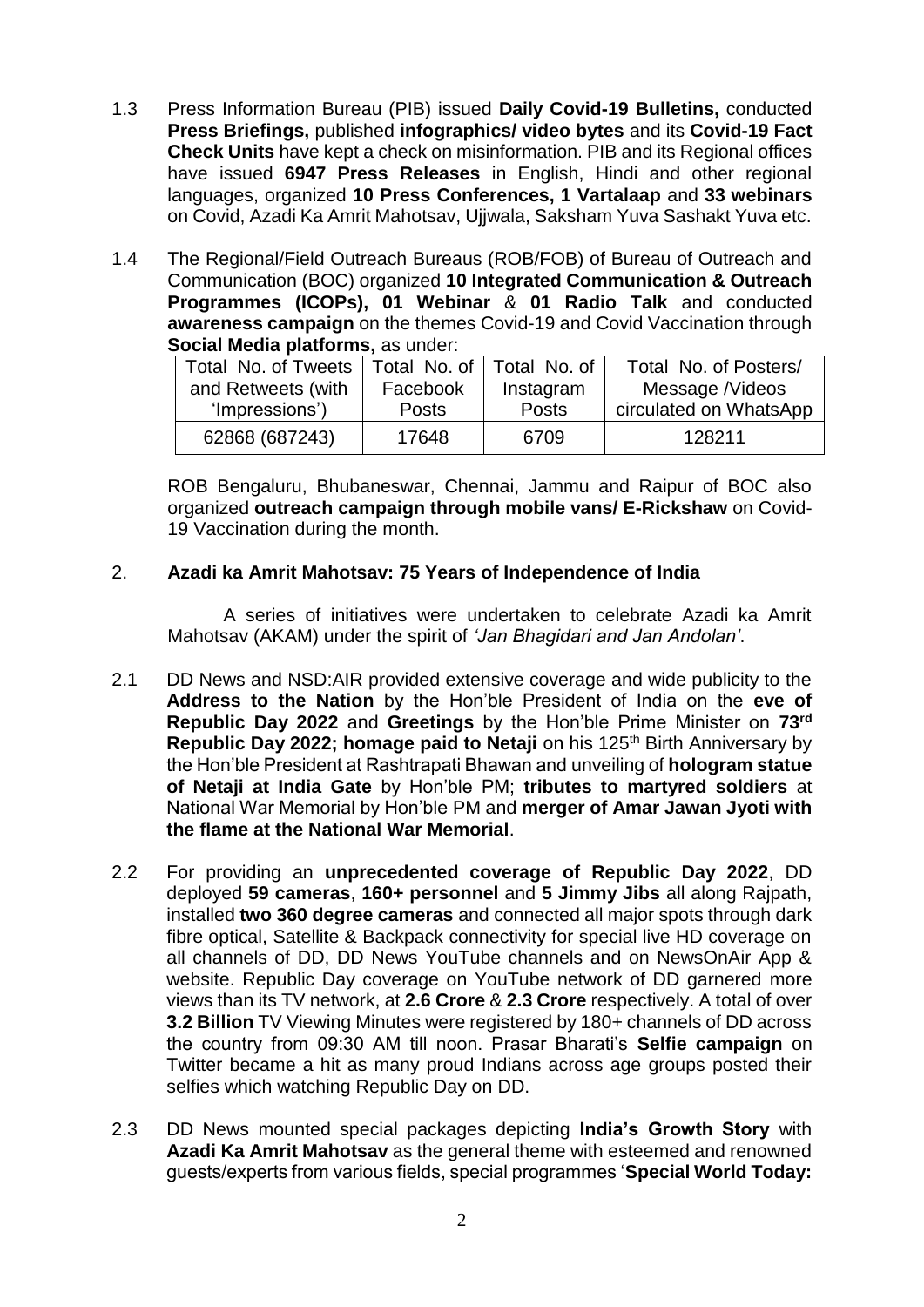**73rd Republic Day Celebrations**', '**DD Dialogue: Celebrating 73rd Indian Republic Day**' etc. NSD:AIR broadcast special programmes **on preparations, highlights and glimpses of 73rd Republic Day** celebrations on 25.01.2022 & 26.01.2022. Children's Film Society, India (CFSI) screened **8 shows** of children's film **'26th January'** at multiple locations for **246 children** at various NGOs across the country. NMW posted **Graphics & Videos** related to **73rd Republic Day** celebrations and **Beating the Retreat ceremony** across Social Media platforms and organized an **online poster-making competition** for school students.

- 2.4 As part of the **Celebrations of 125th Birth Anniversary of Netaji Subhash Chandra Bose**, Films Division organized special screening of films on 23.01.2022 on its website & YouTube channel (**4960** viewership) and 8 shows of its film was also screened at multiple locations for about 200 children at various NGOs by CFSI. NSD:AIR broadcast special programmes *'Netaji Subhash Chandra Bose Ki Parakram Gatha' – Akashvani Ke Saath* in *Surkhiyon Mein* and *'Life and Times of Netaji Subhas Chadra Bose'* in *Spotlight* on 23.01.2022. A new title *'Netaji – A Life in Pictures'* brought out by Publications Division (DPD) in association with Netaji Research Bureau, was released on 23.01.2022. **Short videos** on *'Netaji – A Life in Pictures'* and National Youth Day were also prepared & posted on Social Media by DPD.
- 2.5 On the occasion of **Birth Anniversary of Swami Vivekananda** on 12.01.2022, Films Division organized special screening of films on **National Youth Day** on its website & YouTube channel (**483** viewership) and DPD organized a **Book Exhibition** in Ahmedabad from 10.01.2022 to 13.01.2022. National Film Development Corporation (NFDC) showcased the CFSI's **feature film**  *'Triyatri'* on its OTT platform [www.cinemasofindia.com.](http://www.cinemasofindia.com/) ROBs/ FOBs of BOC organized **19 ICOPs, 14 Webinars** and **10 field programmes** on the theme 'National Youth Day'. NSD: AIR aired a special programme *'Life and Teachings of Swami Vivekananda'* in *Parikrama* on 12.01.2022.
- 2.6 CFSI screened **11 shows** of Films Division's *documentary film 'Formidable Frontiers'* on **'Indian Army Day'** on 15.01.2022 at multiple locations for **186 children** and **20 shows** of *film 'Laadli'* on **'National Girl Child Day'** on 24.01.2022 for **413 children** at various NGOs across the country. NSD:AIR aired a **special discussion** on *'National Girl Child Day – Rights of Girl Child & Opportunities'* in *Spotlight* on 24.01.2022. Films Division also organized special screening of films on **National Girl Child Day** on 24.01.2022 (53 viewership), **National Tourism Day** on 25.01.2022 (**3569** viewership), **73rd Republic Day** on 26.01.2022 (**365** viewership) and **Martyrs Day** on 30.01.2022 (**112** viewership)
- 2.7 The January 2022 fortnightly editions of **New India Samachar (NIS)** with the cover stories **'***Achievements of India till now and how India will be in the centenary year i.e. 2047***'** and **'***Growth and prospects of Indian tourism***'** were printed in 13 languages & distributed across the country by BOC. Eversions of NIS were sent to over 66.1 million readers via emails using E-Sampark platform of MyGov India. **The January 2022 special issue of Yojana** journal published by DPD celebrated Azadi Ka Amrit Mahotsav by showcasing various fields like Science, Economy, Self-Reliance, Development and People & Society.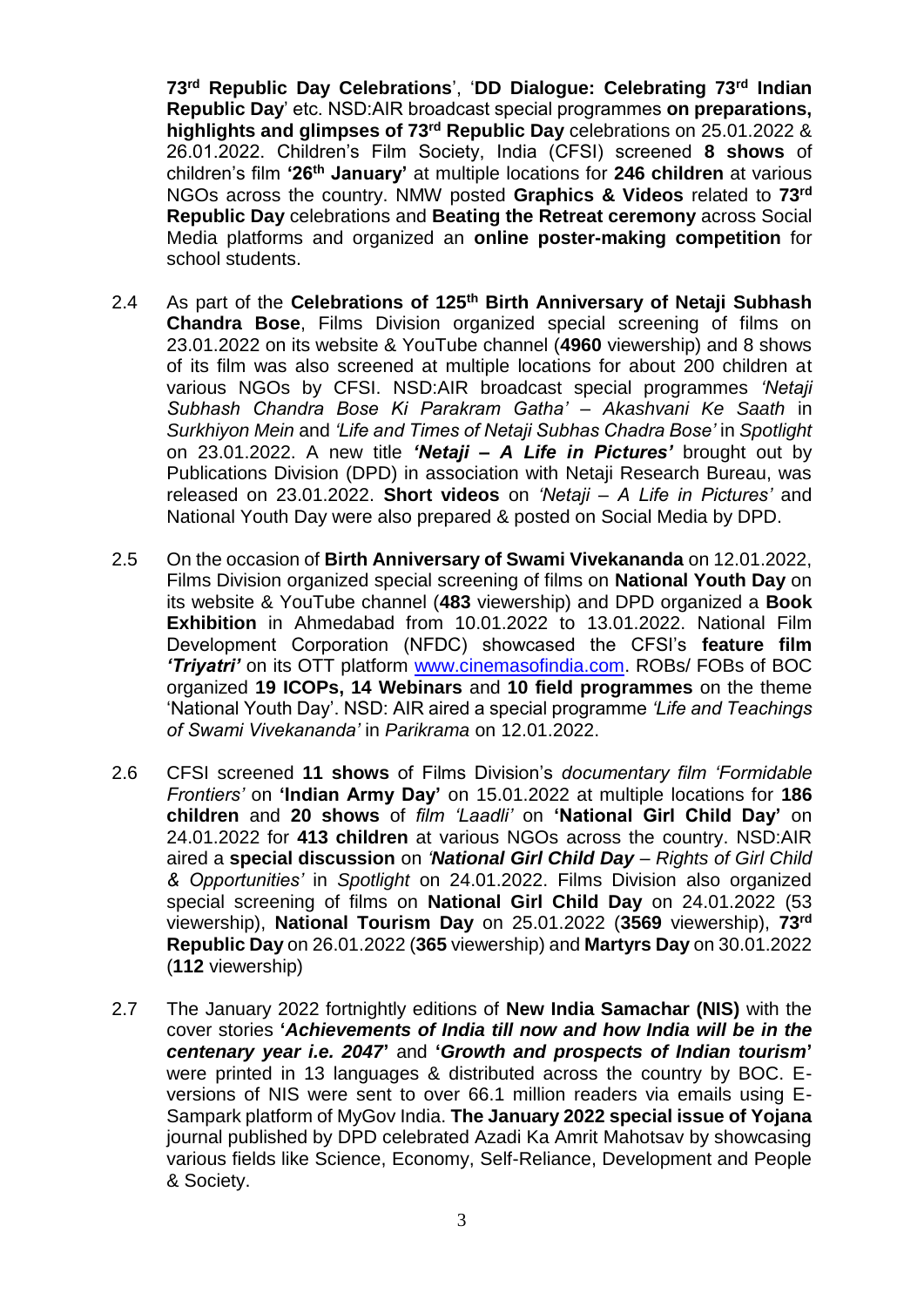- 2.8 BOC has been running **infographic series on WhatsApp Groups** across the country. During the month, **28 unsung heroes were remembered** through this infographic series, bringing the **total to 142 unsung heroes till now**. ROBs/ FOBs of BOC organized **56 ICOPs**, **05 Webinars**, **05 Exhibitions** and **02 Special 0utreach Programmes (SOPs)** on the theme during the month.
- 2.9 Under **Amrit Mahotsav Courses**, Film & Television Institute of India (FTII) concluded a 05 days Basic Online Course in Smartphone Film Making on 29.01.2022 for 24 participants of Nagaland and inaugurated a 10 days Basic Online Course in Screen Acting on 31.01.2022 with 26 participants.
- 3. **India blocks Pakistan based fake news networks:** Vide five separate orders issued under Rule 16 of the Information Technology (Intermediary Guidelines and Digital Media Ethics Code) Rules, 2021, the Ministry ordered the blocking of 35 YouTube based news channels, 2 Twitter accounts, 2 Instagram accounts, 1 Facebook account and 2 websites which were being operated from Pakistan and spreading anti-India fake news in a coordinated manner over digital media. The YouTube accounts blocked by the Ministry had a total subscriber base of over 1 crore 20 lakh, and their videos had over 130 crore views.
- 4. **Resumption of Television Audience Measurement Ratings for 'News Genre' by BARC:** The Ministry of I&B has asked television monitoring agency Broadcast Audience Research Council India (BARC) to release viewership ratings of news channels with immediate effect and to release the data for the genre for the past three months, in a monthly format, with the revised system requiring the reporting of News and Niche Genres to be carried out on a fourweek rolling average concept. BARC has undertaken revision in its processes, protocols, oversight mechanism and initiated changes in the governance structure, following the TRP committee Report and Telecom Regulatory Authority of India (TRAI's) recommendation dated 28.04.2020. The reconstitution of the Board and the Technical Committee to allow for the induction of Independent Members have also been initiated by BARC. The Ministry has also set up a 'Working Group' under the chairmanship of the CEO, Prasar Bharti, for the consideration of leveraging the Return Path Data (RPD) capabilities for the use of TRP services. The Committee shall submit its report in four months' time.
- 5. DD News widely covered the **pre-budget expectations** of the country with special programmes **'Budget 2022: Aatmanirbhar Banata Bharat'** which covered the expectations of various sectors, **'Sansad Ke Samaksh Mudde'**, budget related issues in prime time shows, discussion on **Economic Survey** with expert economists etc. DD India mounted a **special series of pre-budget programmes** in the run-up to Union Budget 2022 where the following guest based discussion & multi-segment analysis were telecast:
	- i. **Pre Budget 2022: Economy and fiscal support**
	- ii. **Pre-Budget 2022: Expectations across Sectors**
	- iii. **DD Dialogue- Union Budget 2022 Expectations**
	- iv. **In Conversation, with Chandrajit Banerjee, Director General, CII**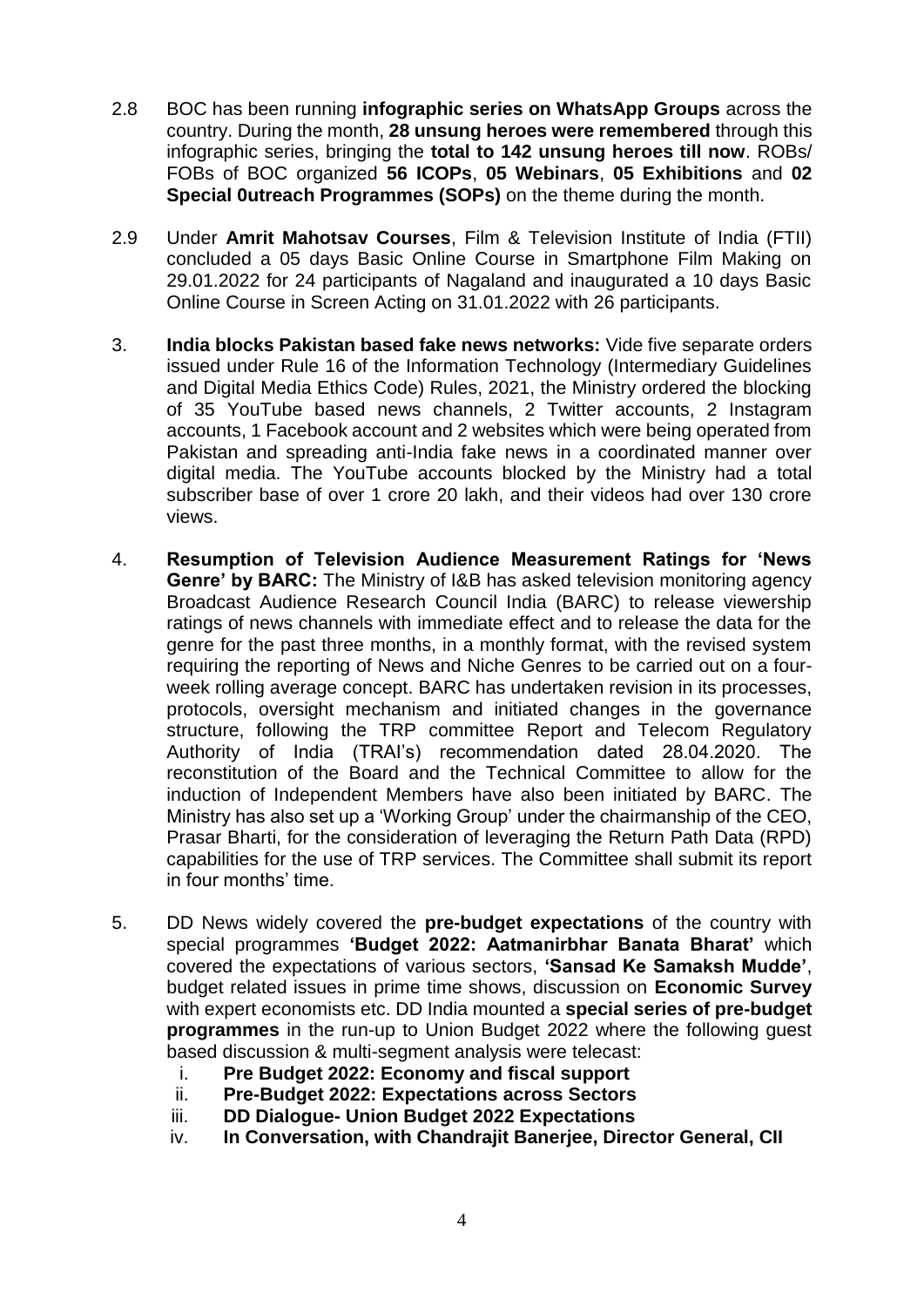- 6. DD News telecast **all activities related to election bound states** through initiatives such as two-days **DD News Conclave 'Kitna Badla UP'** organized in Lucknow with the participation of Chief Minister of UP and Union Ministers, special series **'Janadesh'** in prime time evening slot, special show on public opinions **'Kya Bole UP?'**, special one-hour midday prime time show **'Is Waqt'**, evening show **'Do Took'**, discussion show **'News Night'** and **'Chunavi Gapshap'** etc.
- 7. DD News and NSD:AIR provided live coverage and wide publicity to the **Addresses at the joint session of Parliament ahead of Budget Session** by the Hon'ble President and Hon'ble Vice President of India; Hon'ble Prime Minister's inauguration of the **25th National Youth Festival** in Puducherry, release of the 10th installment of **Pradhan Mantri Kisan Samman Nidhi**, laying of foundation stone of **Major Dhyan Chand Sports University** in Meerut**,** inauguration of the New Integrated Terminal Building of **Maharaja Bir Bikram Airport** and many key initiatives in **Agartala** and joint inauguration of the **Social Housing Units Project in Mauritius** with Hon`ble Prime Minister of Mauritius; his interaction with **DMs of various districts** on the implementation of key government schemes and with **Startups** via video conferencing; his special Address at the **World Economic Forum's Davos Agenda** via video conferencing, Keynote Address at the launch ceremony of **'Azadi Ke Amrit Mahotsav se Swarnim Bharat Ki Ore'** and Address on the occasion of **50th statehood day of Manipur**; his participation in **First India-Central Asia Summit** and paying of tribute to **Mahatma Gandhi** on Martyrs' Day. DD News telecast a special series of Documentaries **'The Amazing North East Diaries'** and a special programme **'Namaste Shalom: 30 years of India-Israel Diplomatic Relations'** featuring messages from Hon'ble Prime Minister of India and Israel. **NSD:AIR doubled the broadcast timings of six neighborhood languages** Dari, Pashto, Baluchi, Mandarin Chinese, Nepali and Tibetan from 1-1.5 hours to 3 hours from 03.01.2022 onwards.

## 8. **I&B Initiatives on Minimum Government Maximum Governance –**

- The Ministry has **granted the approval for registration of "Media9 Digital Media Federation" as a Level II Self Regulating Body** for publishers of news and current affairs content, as the fifth self-regulating body as per rule 12 of the **Information Technology (Intermediary Guidelines and Digital Media Ethics Code) Rules, 2021**.
- **Local Programming on Akashvani AIR FM services:** As part of streamlining of broadcasting operations of All India Radio (AIR) in North Zone and to ensure due space to local/regional programming on AIR stations of Prayagraj, Varanasi, Rohtak, Jaipur, Jodhpur and Udaipur, AIR has instructed the stations to carry the primary channel originating from the station, to ensure that local content relevant to the particular city/town/region is also available on FM. In the light of few recent false media reports, Prasar Bharati has clarified that local programming on FM will be ensured in all such stations.
- The last leg i.e. the fourth schedule of the film shoot of **Bangabandhu (Bangla)** was successfully completed during the month at Film City, Mumbai, India. The post-production work is being done simultaneously and NFDC is aiming at